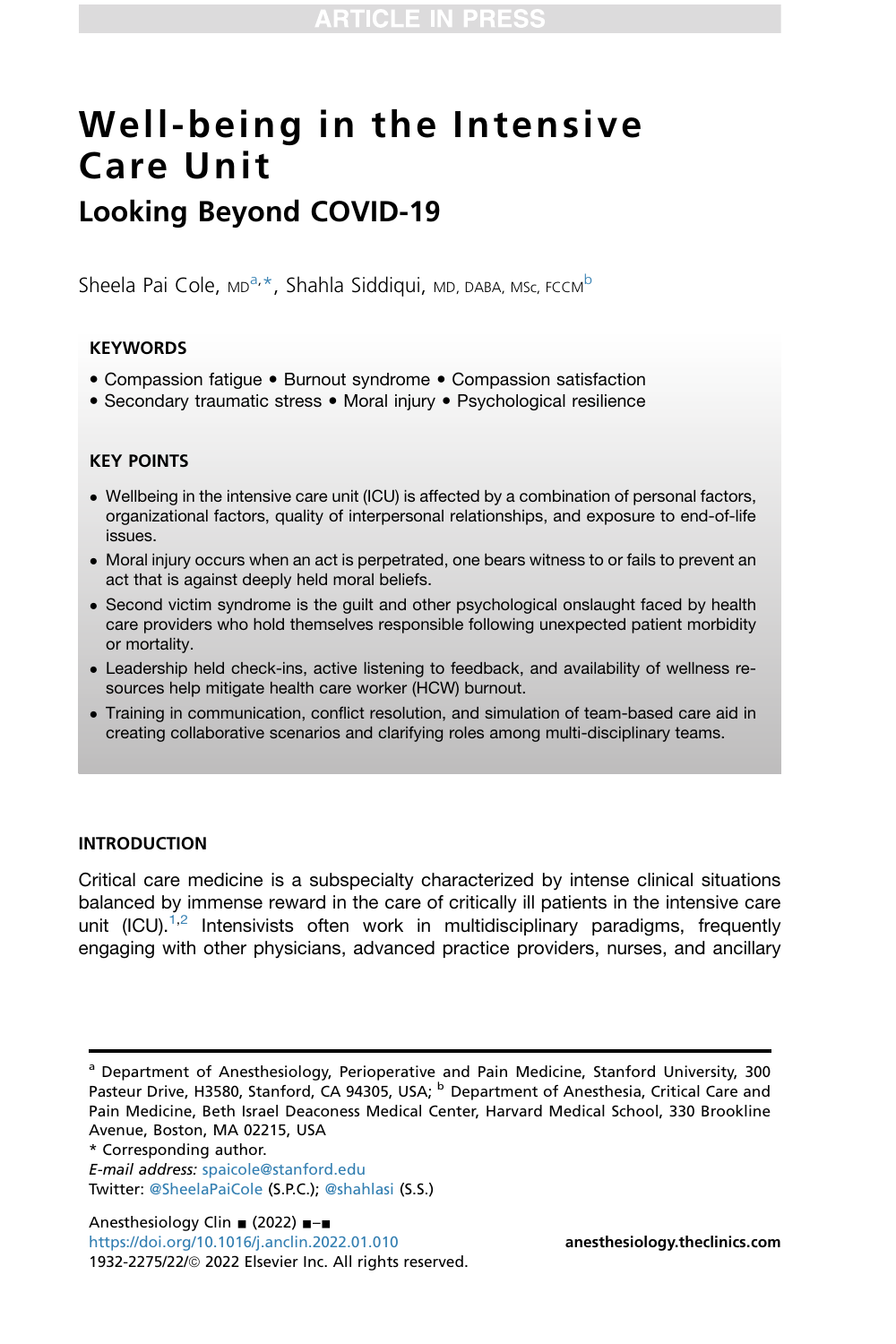#### 2 Cole & Siddiqui

staff. $3,4$  $3,4$  $3,4$  The critical care team works in tandem to manage complicated, lifethreatening illnesses, initiate end-of-life conversations, collaborate with consultants, among many other high-acuity tasks.[4](#page-7-3) These cumulative demands may, over time, contribute to an intensivist's perceived lack of autonomy and poor work–life bal-ance.<sup>[5](#page-7-4)[,6](#page-7-5)</sup> Coupled with frequent sleep deprivation, this may result in an increased incidence of depression, anxiety, and burnout syndrome (BOS) in ICU physicians compared with other physicians.<sup>[7](#page-7-6)</sup> Burnout is more common among physicians compared with the general population. Global literature has shown a high rate of burnout within all specialties of medicine.[2](#page-7-1) The 2020 National Physician Burnout and Suicide Report showed a 44% rate of burnout among ICU physicians compared with 41% of general anesthesiologists. $8,9$  $8,9$  $8,9$  The above description has been amplified by the ongoing COVID-19 pandemic not only due to dying patients but also personal fac-tors such as changes in workload and wages coupled with job insecurity.<sup>[10](#page-7-9)[,11](#page-7-10)</sup> There have been a multitude of metaphorical images depicting the "physician as hero" role, such as the submerged physician holding a patient bed afloat—in other words, saving the patient at the cost of drowning themselves.

Considering the existence of widespread incidence of BOS among all levels of ICU practitioners before the COVID-19 pandemic, in 2016 an official statement entitled "Burnout Syndrome in Critical Care Health care Professionals. A Call for Action," was jointly prepared and published by the American Thoracic Society (ATS), American College of Chest Physicians (CHEST), American Association of Critical-Care Nurses (AACN), and Society of Critical Care Medicine (SCCM) in their corresponding profes-sional journals.<sup>[12](#page-7-11)</sup> Although the statement predates the pandemic, many of the factors predisposing to BOS highlighted in the report are relevant and magnified in the current moment, such as at-risk personal characteristics, work–life balance, and organizational pressures. These factors may cumulatively lead to a high rate of turnover, poor quality of patient care, and reduced patient satisfaction. Another initiative in 2020 was the Critical Care Societies' collaborative National Summit and Survey on Prevention and Management of Burnout in the ICU. The summit identified that society is at risk of losing this essential workforce and it is imperative to investigate the root causes of ICU clinician BOS. Addressing physician and caregiver well-being is important for staff retention and is associated with improved patient outcomes, increased patient satisfaction, lower infection rates, and lower medication errors.<sup>[13](#page-7-12)</sup>

#### Wellbeing Versus Burnout Syndrome

*Well-being* in the workplace is defined as "the presence of professional fulfillment and the absence of burnout."<sup>[14](#page-7-13)</sup>Stamm and colleagues, coined the term Professional Quality-of-life (ProQOL) which consists of both positive and negative elements (ie, compassion satisfaction and compassion fatigue are important determinants of well-being in the workplace).<sup>[15](#page-7-14)[,16](#page-7-15)</sup> Maslach and colleagues, defined the term BOS by assessing 3 components: (1) emotional exhaustion, (2) depersonalization, and (3) lack of professional achievement or fulfillment.<sup>[17](#page-7-16)</sup> The efficacy of validated instruments to assess burnout such as ProQOL and BOS increases when results are garnered from groups working in similar environments.<sup>[15](#page-7-14)</sup>

Instruments for data collection such as Professional Quality of Life (ProQOL) have been used in various health care communities to demonstrate a direct association between the presence of compassion fatigue (ie, the negative feeling associated with constant self-giving leading to discomfort) and an increased incidence of BOS as well as an inverse relationship between compassion satisfaction (ie, the positive feeling associated with helping others and often the premise that leads health care workers (HCWs) to their careers) and BOS.<sup>18</sup> Compassion fatigue and BOS are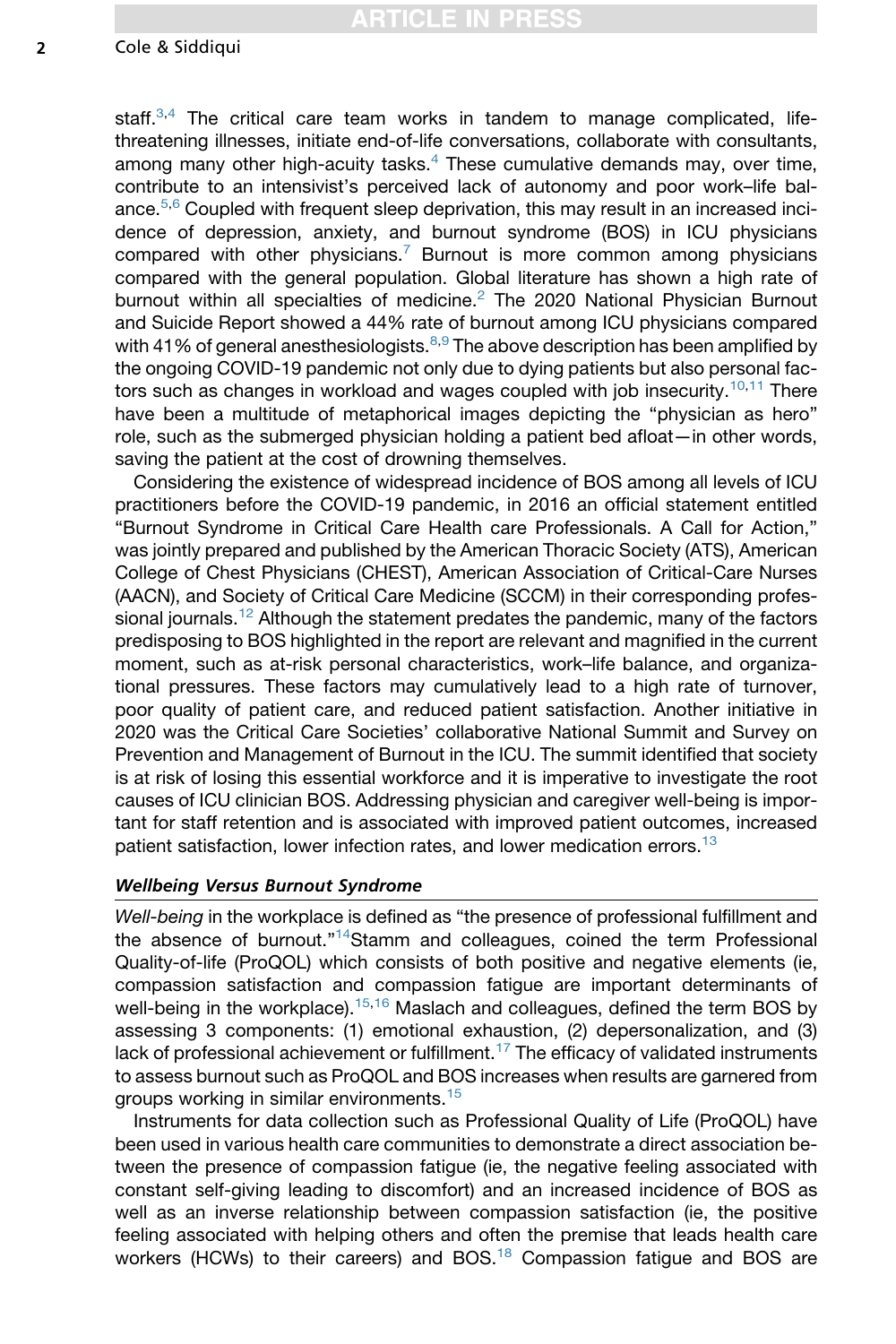more commonly seen among ICU nurses compared with ICU physicians, which might be attributed to the current crisis of nation-wide nursing shortages.

#### Concepts and Definitions Associated with Well-being Literature

Compassionate care is essential to health care delivery. Compassion satisfaction, compassion fatigue, burnout, and secondary traumatic stress are all frequently coined terms when discussing the correlates of total well-being. It is equally important to have the definitions imprinted as it is to have real-world examples to reflect on. Compassion satisfaction is the positive feeling associated with helping others. It is the passion that drives most physicians to start careers in medicine. It is the satisfaction an ICU physician experiences when a patient previously on life-support returns to the ICU for a visit after being discharged home. This is in direct contrast to compassion fatigue. Compassion fatigue was initially described by Figley in 1982 as "the cost of caring," which is amplified when health care workers are unable to refuel.<sup>[19,](#page-8-1)[20](#page-8-2)</sup> It describes the emotional toll that occurs with a continued outpouring of compassionate care. It is frequently seen among health care providers who seem unfazed by death and dying. BOS is the individual response to work-related events that occur in workers without baseline psychological disorders. A diagnosis of BOS requires all 3 components, as described by Christina Maslach: high depersonalization, high emotional exhaustion, and low personal fulfillment. Finally, secondary traumatic stress is the stress experi-enced by witnesses to trauma, usually as a "bystander."<sup>[21](#page-8-3)[,22](#page-8-4)</sup> This is especially true among ICU nurses who are frequently not decision makers but partake in the dayto-day care of the ailing patient.

#### Implications of the Coronavirus Pandemic

The COVID-19 pandemic has exacted enormous health care, economic, and psycho-logical burdens globally.<sup>[23](#page-8-5)</sup> Devastating effects of the pandemic include: high rates of infection and death, financial hardships faced by society and individuals, anxiety due to uncertainty of the future, personal health-related outcomes, and stress of childcare, to name a few. $24$  HCWs are at the frontlines of the pandemic and face ongoing unprecedented challenges in treating unmanageable surges of patients with COVID-19, in working with public health officials to decrease the spread of infection, developing suitable short-term strategies, and formulating long-term plans.<sup>[25](#page-8-7)</sup> The World Health Organization (WHO) estimates approximately 179,500 HCWs have died due to the COVID-19 pandemic worldwide.<sup>[26](#page-8-8)</sup> The psychological burden and overall wellness of HCWs, and intensivists in particular, has received increased awareness, as the lay press and medical literature continue to report high rates of burnout, psychological stress, and suicide among clinicians including ICU providers. $27,28$  $27,28$  Reports of increased COVID-19-related stress, anxiety, depression, burnout, suicide, and PTSD among frontline ICU staff including physicians are increasing.<sup>[28](#page-8-10)</sup>

The high rate of COVID-19 mortality compounded by ongoing surges due to inconsistent vaccination in the US and globally and the politicization of COVID-19 therapies and inoculation has contributed to alarming rates of emotional exhaustion and burnout among HCWs, many of whom are now leaving the profession.<sup>[20](#page-8-2)</sup> Additional challenges faced by intensivists include: fear of infecting family and loved ones, job insecurity due to potentially protracted personal illness, anxiety regarding the supply and quality of personal protective equipment (PPE), adapting to ever-changing hospital guidelines and operating procedures and policies, sustaining physically demanding and long work hours, particularly when faced with staffing shortages, and reconciling a profes-sional commitment to helping others with the need to protect one's self.<sup>[18](#page-8-0)</sup>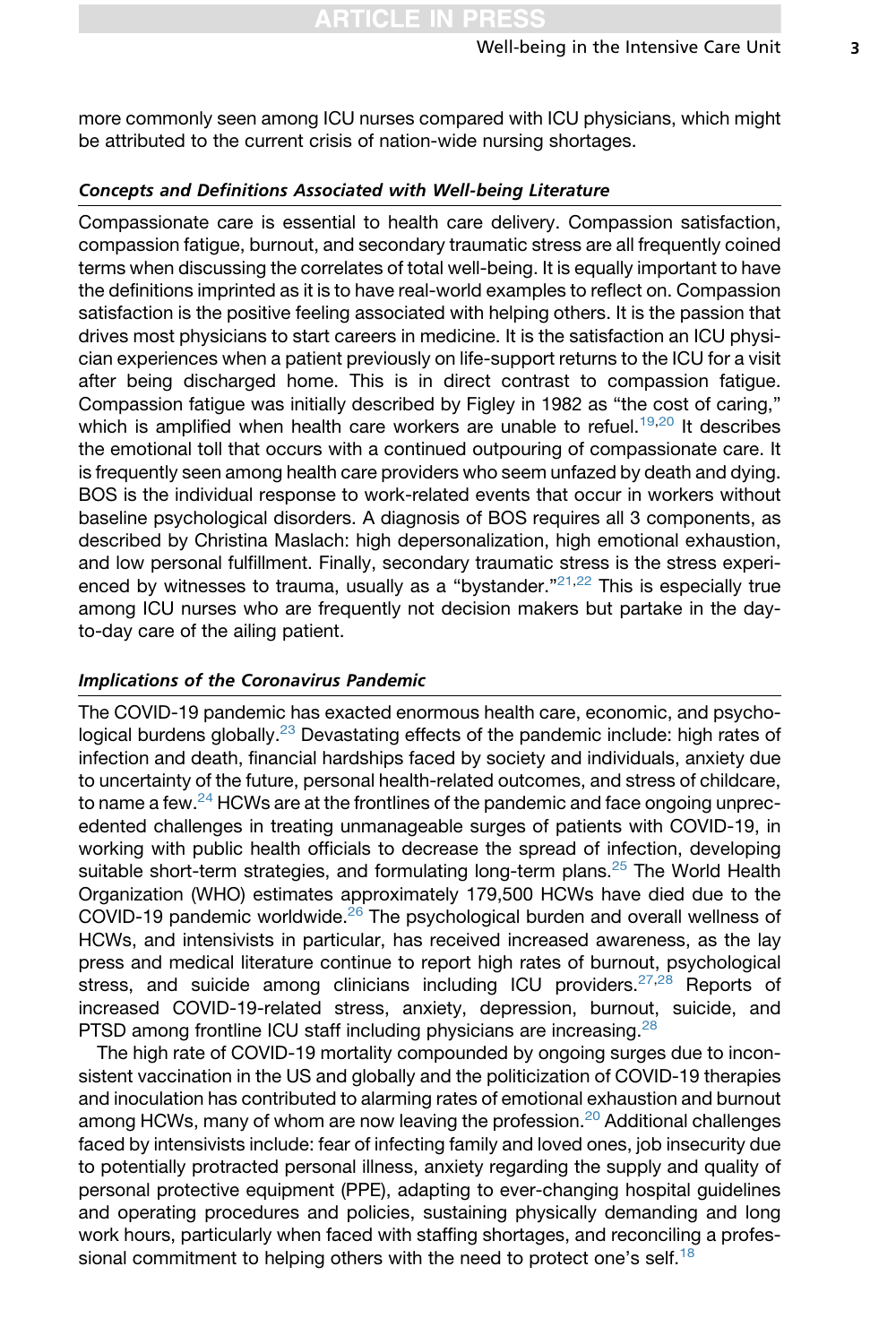# Risk Factors for Burnout among Intensive Care Unit Personnel

BOS risk factors can be grouped into 4 main categories.<sup>[12](#page-7-11)</sup> Fessell and colleagues suggest a fifth category described later in discussion as a recent addition based on lessons learned from caring for patients during the pandemic. $25$ 

- 1. Personal characteristics: self-criticism, idealism, perfectionism, inadequate coping strategies, sleep deprivation, and overcommitment. These characteristics are often seen among highly productive workers.<sup>[21](#page-8-3)</sup>
- 2. Organizational factors: unmanageable workload, lack of control over the work environment, insufficient rewards, and general breakdown in the work community. Specifically, for critical care physicians, night shifts and lack of time off between ICU weeks increased burnout, whereas for nurses, lack of ability in choosing days off and rapid patient turnover increased BOS.<sup>[23](#page-8-5)</sup>
- 3. Quality of working relationships is an important modifiable risk factor for BOS. The conflicts between members of multidisciplinary teams caring for a complex patient as well as difficult HCW–patient relationships exact a toll on clinician well-being.
- 4. Exposure to end-of-life issues: Critical Care nurses cite increased burnout related to care of a dying patient—witnessing, and participating in transitions to comfort care Critical care physicians cite increased burnout due to: the constant exposure to inappropriate care (this can be related to delays in care and/or the wrong amount of care) (an example would include delivery of inaccurate information to a patient or family, disrespecting a patient's wishes, and advocating that another patient might benefit from an ICU bed as issues that compound).  $24,29$  $24,29$
- 5. The pandemic has unearthed unprecedented anxiety and conflict among HCWs due to resource shortages and politicization of standard preventative measures such as wearing a mask, social distancing, avoiding super-spreader events, and vaccination to protect against severe disease. This is magnified among ICU personnel as they care for the most critically ill patients that often require resource-intensive advanced therapies including mechanical ventilation and extra-corporeal membrane oxygenation.<sup>[25](#page-8-7)</sup>

# Moral Injury and Intensive Care Unit Practice

Moral injury occurs when an act is perpetrated, one bears witness to or fails to prevent an act that is against deeply held moral beliefs. $30$  The term was first used in health care to describe the emotional turmoil suffered by nursing personnel after long hours of patient care that ultimately resulted in an unavoidable fatal outcome. $^{22}$  $^{22}$  $^{22}$  Among health care providers, any act that is in contradiction to the Hippocratic oath or serves as an impediment to deliver safe care to patients may be a source of moral injury. Intensivists may face several triggers for moral injury, such as observing undue patient suffering from delays in end-of-life discussions or poor clinical decision-making, communication challenges in brain death notifications, misunderstandings regarding do not resuscitate status, inappropriate or inaccessible care delivery, poor outcomes due to health delivery disparities, psychiatric issues and addiction leading to subopti-mal outcomes, and engaging with grieving families.<sup>[31](#page-8-13)</sup> Critical care physicians are often drawn to the field to care for the seriously ill; however, complex regulatory, insurance, and quality reporting requirements have led to increased documentation and other administrative activities, drawing away from time spent that would otherwise be spent at the bedside. This incongruence between clinician ideals and the reality of clinical medicine may further contribute to feelings of dissatisfaction. [31](#page-8-13)

The COVID-19 pandemic has wrought additional moral injury, as intensivists continue to manage unprecedented volumes of high-acuity patients and navigate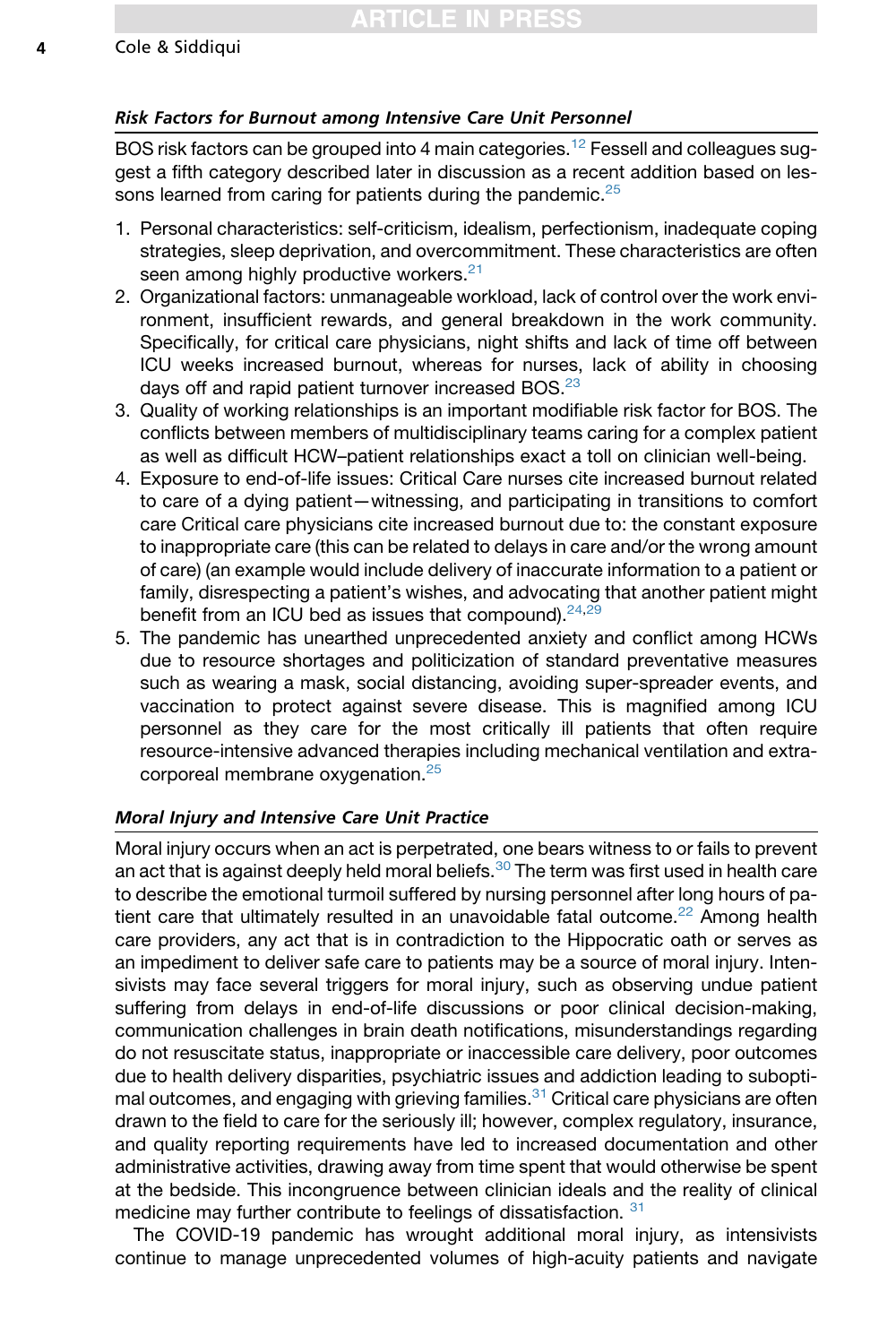unknown and often futile treatment options. $^{28}$  $^{28}$  $^{28}$  The moral, psychological, and physical exhaustion and injury adds to compassion fatigue, medical errors, a lack of empathy in treating patients and caring for families, lower productivity, and higher staff turnover rates. The ability of HCWs to adequately cope with these stressors is important for their patients, their families, and for themselves. Left unchecked, long term, severe stressors can contribute to significant physical and mental health problems and low "psychological resilience" (the ability to positively adapt to adversity to protect themselves from stress). Another pandemic-induced burden to critical care personnel is the ethical constraints of shortages of ICU beds, ventilators, essential medicines, PPE, and staffing. Critical care personnel are tasked with enormously distressing difficult decisions around resource allocation, triaging patients, and assigning extremely limited resources that are essential to save a patient's life. $32$  This further compounds moral burden and distress.<sup>[19](#page-8-1)</sup>

# Second Victim Syndrome

Second victim syndrome is defined as the guilt and psychological onslaught faced by health care providers who feel responsible following an unexpected patient morbidity or mortality event.<sup>[33](#page-8-15)</sup> It may also refer to the struggle faced by HCWs from medical errors, unmanageably long working hours, under-supported medical practices, and lack of psychological support after a patient fatality or major adverse event.  $34,35$  $34,35$  In addition to the primary caregiver, second victims may include colleagues called in to help during an acute event, support personnel, students, and others who may have been involved in the event or the immediate aftermath.<sup>[36](#page-8-18)</sup>

Second victims often experience fear, guilt, self-doubt, shame, anger, reliving of the event, sleep disturbance, and anxiety. $29,37$  $29,37$  These emotions mirror symptoms of acute stress disorder and posttraumatic stress disorder and may affect HCWs both at work and at home. Such emotions may persist for weeks to years and lead to burnout, substance abuse, and even suicide. In a 2012 national survey of the impact of perioperative catastrophes on anesthesiologists, more than 60% of respondents experienced depression and 19% indicated that they never fully recovered from the experience and felt that their ability to provide care for the first 4 hours after an adverse event was impaired.<sup>[37](#page-8-19)</sup> Although there is a dearth of literature among ICU physicians, the rate of second victim syndrome has been shown to be anywhere from 10% to 40% in this group. $35$ 

#### Solutions to Mitigate Burnout and Improve Intensivist Fulfillment

Later in discussion, we describe pandemic-specific measures to address well-being and discuss long-term solutions to mitigate BOS and improve overall well-being in the critical care community.

# COVID-19-SPECIFIC MEASURES TO IMPROVE CRITICAL CARE CLINICIAN WELL-BEING Community Building

The pandemic reified the importance of a workplace community in mitigating burnout and promoting well-being. Clinical leaders can build and reinforce resilience in their teams by displaying compassion. In the authors' collective experience, we have witnessed thoughtful leaders checking in frequently, listening to feedback, providing wellness resources and support, and demonstrating compassion to their team.<sup>[38](#page-8-20)</sup> This sense of togetherness and care can significantly bolster team morale and sustain clinicians during highly stressful times. Guided conversations or town halls to foster communication can provide reassurance of future stability and help staff collectively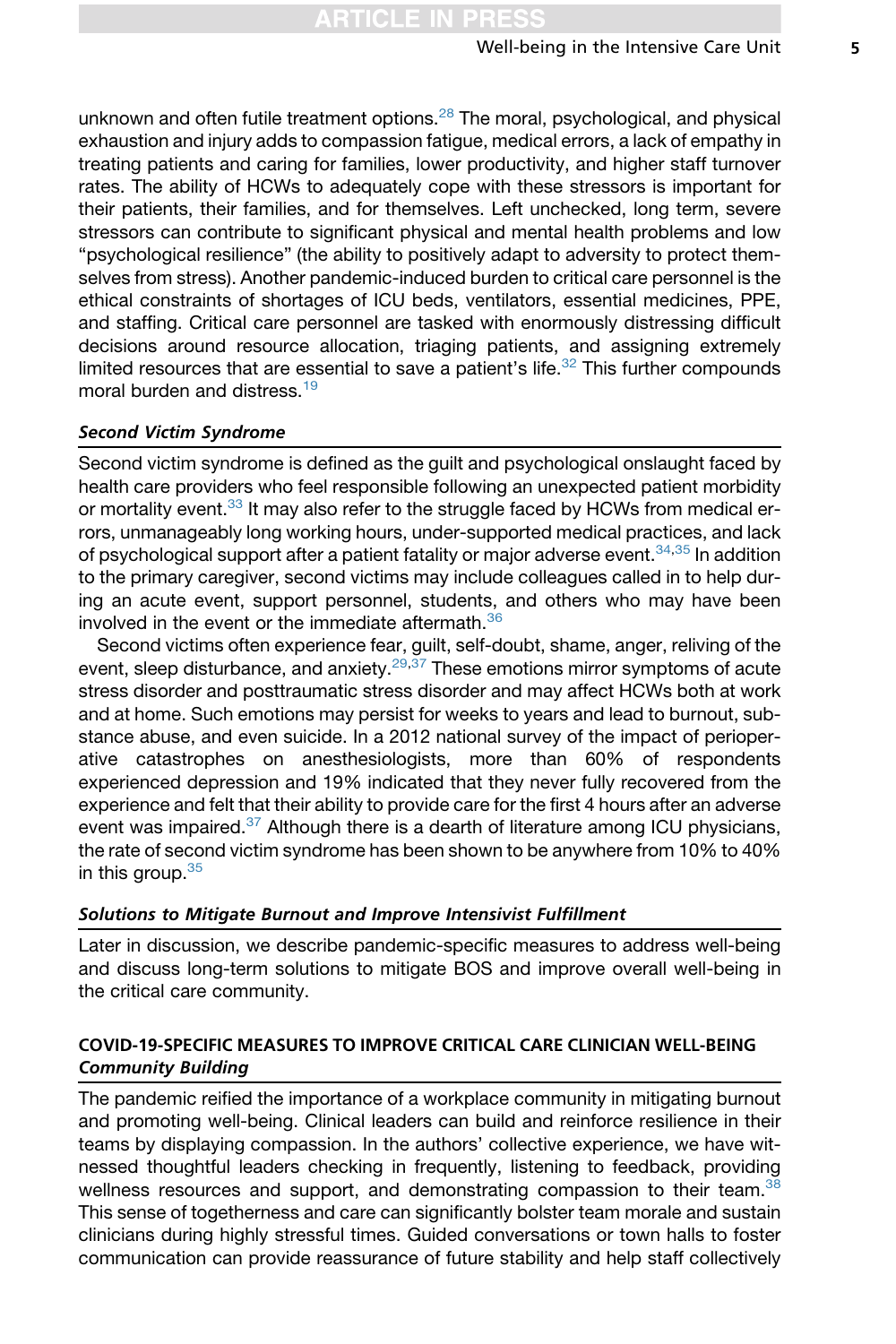RTICLE IN PRE

#### 6 Cole & Siddiqui

envision a future beyond the pandemic. $39$  "Work-from-home regime engagement activities" are useful for employees as well as for institutions. "Those organizations doing these kinds of engagement activities for their employees are learning new skills and developing themselves."<sup>[40](#page-9-1)</sup> This hopeful outlook begins with leadership and serves as a sustaining source of team morale. Indeed, in times of extreme stress, teams need to trust and rely on one another and leadership for support.<sup>41-43</sup>

#### Long-term Measures to Mitigate Burnout

#### Communication training

Institutional commitment to mitigate intensivist BOS could include the incorporation of team building and community building programs that strengthen team dynamics and patient care. Incorporating daily multidisciplinary rounds (MDR) helps to clarify roles among various ICU providers including nursing, respiratory therapy, physical and occupational therapy, and social workers. MDRs also aid in the synthesis of compre-hensive care plans for patients and facilitate ICU discharge.<sup>[44](#page-9-3)</sup> In their postimplementation survey, O'Brien and colleagues, demonstrated the feasibility of incorporating MDR into the ICU workflow and improved overall communication between all mem-bers of the ICU team.<sup>[44](#page-9-3)</sup> Debriefings after adverse events such as cardiac arrest are another example of fostering team building. Dedicated time for debriefing lauds effective team actions identifies opportunities for future growth and create collaborative scenarios between teams.<sup>[45,](#page-9-4)[46](#page-9-5)</sup> In a single-center postcode debriefing survey, code response satisfaction improved $47$  and staff members described an increase in peer and institutional support after the implementation of a debriefing protocol.<sup>[48](#page-9-7)</sup>

Further, dedicated training in communication and conflict resolution via team-based care simulation may be helpful. For example, *Vitaltalk,* a team-based simulation training program, is being adopted at many institutions to hone critical care trainees' communication skillsets to bridge patient values with treatment plans.[49](#page-9-8) These programs intend to reduce BOS among ICU staff and hasten emotional healing after stressful events.

## Post-intensive Care Unit Clinics and Longevity Programs

Post-ICU clinics help patients and their families re-acclimatize to normal life and allow ICU providers to experience post-ICU outcomes. Sharing details of patient survival constitutes continuity of care and serves as a form of evaluation and validation for the care provided during the ICU course and may boost clinician morale.<sup>[42](#page-9-9)</sup> As an example, The Society of Critical Care Medicine's (SCCM) THRIVE program provides resources and education for ICU patient survivors and their families related to postintensive care syndrome and has had a significant impact on ICU physician morale and well-being.<sup>[42](#page-9-9)</sup> Other benefits of post-ICU programs include identifying unforeseen outcomes of ICU therapies (eg, stop dates for certain medications), forming a network of ICU survivors as support for other critically ill patients and families, facilitating post-ICU follow-up education to ICU providers, and providing insight into the patient experience during an ICU stay. One challenge of sustaining a post-ICU program is that fiscal support typically falls outside traditional payment models and requires sustainable institutional investment.

# Flexible Scheduling

Control of one's schedule is an important determinant of personal and professional satisfaction. With the advent of high acuity intensive care units (ICU) caring for patients on mechanical circulatory support, large-volume centers are attempting to move toward continuous in-house coverage by critical care faculty. Purported advantages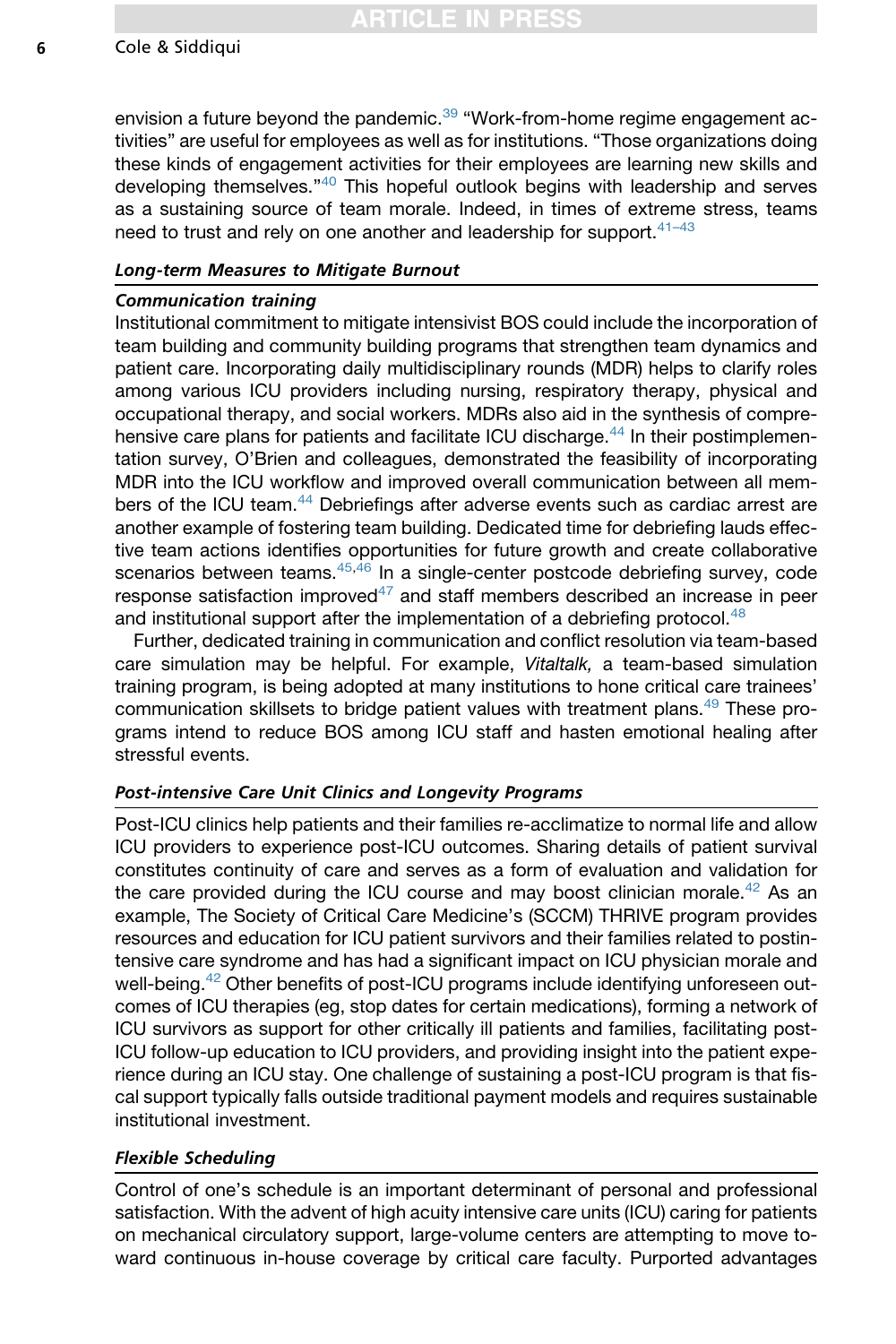of this model are improved patient care and patient satisfaction, especially when this care model is accompanied by a "system change." System change involves the institution of measures such as liberation from mechanical ventilation, goals of care conversations, and other interventions around the clock instead of deferring these "nonemergent" tasks to the day team caring for the patient. $41,43,50$  $41,43,50$  $41,43,50$ 

Traditional ICU coverage is allocated in 7-day assignments with integrated overnight coverage. This model can result in physicians spending more than 33 consecutive hours in the ICU. Proponents of the traditional model tout continuity of care and patient safety as the biggest advantages of this approach. Some institutions have mitigated long ICU shifts by creating a shift-based system (ie, separate day and night shifts). Concerns with shift-based models include discontinuity of care and patient safety as there are more frequent hand-offs between ICU personnel and greater coverage of nights and weekends throughout the year. Geva and colleagues, recently described a simulated model of shared service scheduling whereby 4 ICU attendings shared most of the day and nighttime service for 2 teams over a 2-week period with creative assignments to avoid 30 plus hour shifts. $51$  This simulation study found more continuity of care and less handoffs, making it safer for patients while facilitating improved intensivist work–life balance with more weekends off throughout the year. Further, implementation data on this simulation paradigm are awaited.

#### SUMMARY

Advocating for personal well-being strategies such as self-care, self-forgiveness, and mindfulness may anecdotally help with reducing burnout and increasing professional well-being. However, institutional support in incorporating efficient practices and building a culture of wellness through systems-based changes may be more effective in recruiting and retaining a well workforce. $3,52,53$  $3,52,53$  $3,52,53$  Appointing institutional or departmental well-being officers who are well versed in clinical workflow inefficiencies and have the skillset to advocate for their peers and colleagues are essential in supporting an institutional commitment to clinician well-being.[11](#page-7-10) Finally, the COVID-19 pandemic has created a unique psychological quagmire among critical care professionals. Reducing intensivist burnout through proactive, multifaceted measures by institutions can help retain motivated and patient-centered clinicians that can continue providing the quality of care that we envision for our own loved ones.

#### **DISCLOSURE**

The authors have nothing to disclose.

# CLINICS CARE POINTS

- Moral injury occurs when an act is perpetrated, one bears witness to or fails to prevent an act that is against deeply held moral beliefs, especially in the care of a patient at the end of their lives. Having multidisciplinary debriefings to discuss different viewpoints among the various caregivers may help the team to understand the varying opinions and basis of care being provided.
- Lack of control over one's control schedule can be addressed by incorporating flexible scheduling paradigms.
- Difficult relationships among members of different specialties caring for the same critically ill patient can be modified by providing communication and conflict resolution training, and simulation programs for team-based care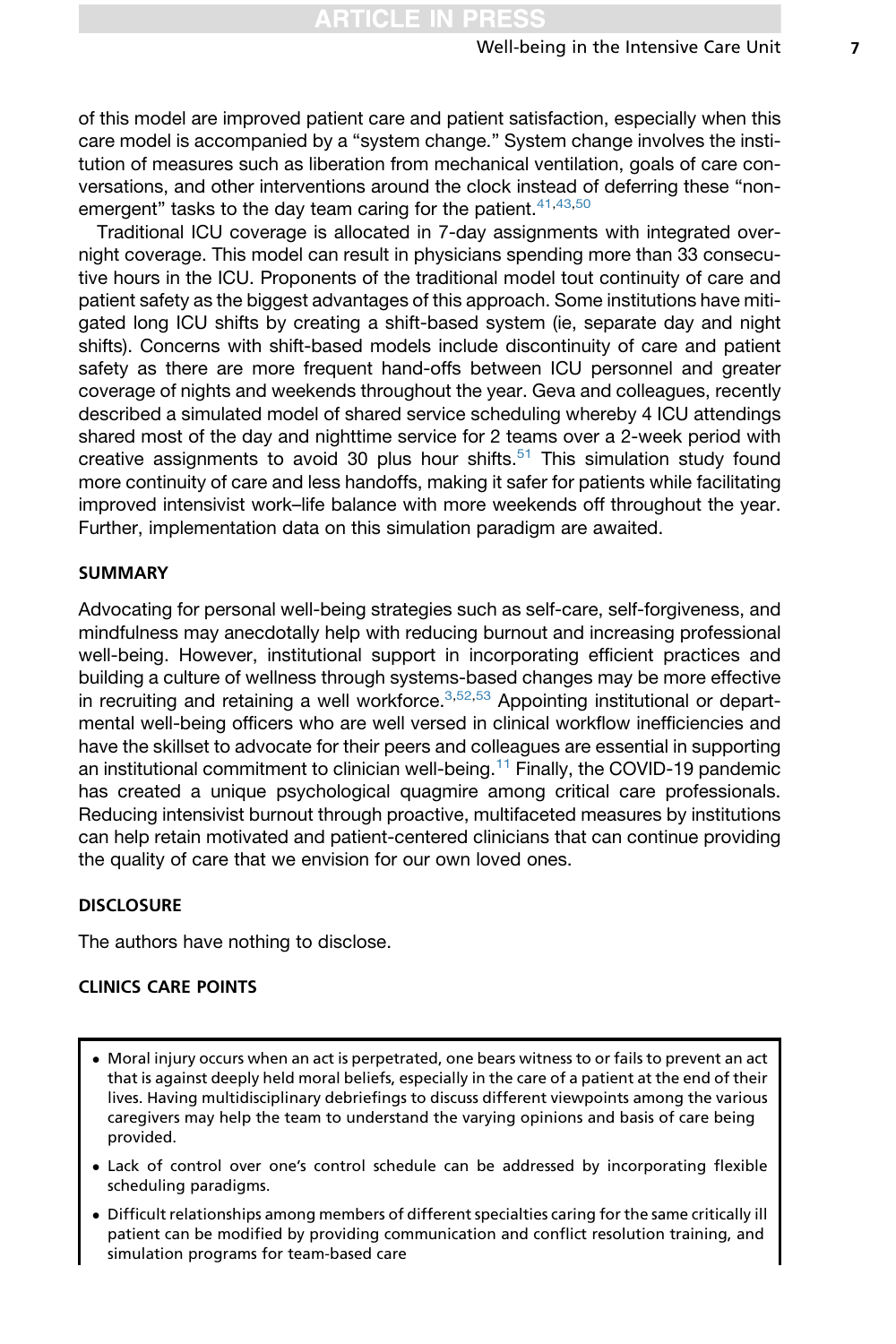Understanding a patient's progress after leaving the ICU by investing in post-ICU clinics helps HCWs realize the value of their efforts as well as gain perspective on the consequences of ICU therapies.

# **REFERENCES**

- <span id="page-7-0"></span>1. [Shanafelt T, Goh J, Sinsky C. The Business Case for Investing in Physician Well](http://refhub.elsevier.com/S1932-2275(22)00010-6/sref1)[being. Jama Intern Med 2017;177\(12\):1826.](http://refhub.elsevier.com/S1932-2275(22)00010-6/sref1)
- <span id="page-7-1"></span>2. [Shanafelt TD. Enhancing Meaning in Work: A Prescription for Preventing Physi](http://refhub.elsevier.com/S1932-2275(22)00010-6/sref2)[cian Burnout and Promoting Patient-Centered Care. Jama 2009;302\(12\):](http://refhub.elsevier.com/S1932-2275(22)00010-6/sref2) [1338–40.](http://refhub.elsevier.com/S1932-2275(22)00010-6/sref2)
- <span id="page-7-2"></span>3. [Shanafelt T, Trockel M, Ripp J, et al. Building a Program on Well-Being: Key](http://refhub.elsevier.com/S1932-2275(22)00010-6/sref3) [Design Considerations to Meet the Unique Needs of Each Organization. Acad](http://refhub.elsevier.com/S1932-2275(22)00010-6/sref3) [Med J Assoc Am Med Coll 2019;94\(2\):156–61](http://refhub.elsevier.com/S1932-2275(22)00010-6/sref3).
- <span id="page-7-3"></span>4. [Cole SP. Burnout Prevention and Resilience Training for Critical Care Trainees. Int](http://refhub.elsevier.com/S1932-2275(22)00010-6/sref4) [Anesthesiol Clin 2019;57\(2\):118–31.](http://refhub.elsevier.com/S1932-2275(22)00010-6/sref4)
- <span id="page-7-4"></span>5. Schäfer SK, Sopp MR, Staginnus M, et al. Correlates of mental health in occupa[tions at risk for traumatization: a cross-sectional study. Bmc Psychiatry 2020;](http://refhub.elsevier.com/S1932-2275(22)00010-6/sref5) [20\(1\):335.](http://refhub.elsevier.com/S1932-2275(22)00010-6/sref5)
- <span id="page-7-5"></span>6. [Geronazzo-Alman L, Eisenberg R, Shen S, et al. Cumulative exposure to work](http://refhub.elsevier.com/S1932-2275(22)00010-6/sref6)[related traumatic events and current post-traumatic stress disorder in New York](http://refhub.elsevier.com/S1932-2275(22)00010-6/sref6) [City's first responders. Compr Psychiat 2017;74:134–43](http://refhub.elsevier.com/S1932-2275(22)00010-6/sref6).
- <span id="page-7-6"></span>7. [Mealer M. Burnout Syndrome in the Intensive Care Unit. Future Directions for](http://refhub.elsevier.com/S1932-2275(22)00010-6/sref7) [Research. Ann Am Thorac Soc 2016;13\(7\):997–8](http://refhub.elsevier.com/S1932-2275(22)00010-6/sref7).
- <span id="page-7-7"></span>8. [Pines A, Maslach C. Characteristics of Staff Burnout in Mental Health Settings.](http://refhub.elsevier.com/S1932-2275(22)00010-6/sref8) [Psychiatr Serv 1978;29\(4\):233–7](http://refhub.elsevier.com/S1932-2275(22)00010-6/sref8).
- <span id="page-7-8"></span>9. Medscape National Physician Burnout & Suicide Report 2020: The Generational Divide.pdf. Available at: [https://www.medscape.com/slideshow/2020-lifestyle](https://www.medscape.com/slideshow/2020-lifestyle-burnout-6012460)[burnout-6012460.](https://www.medscape.com/slideshow/2020-lifestyle-burnout-6012460) Accessed December 5, 2021.
- <span id="page-7-9"></span>10. [Mitchell EP. Clinician Wellbeing during COVID-19. J Natl Med Assoc 2021;](http://refhub.elsevier.com/S1932-2275(22)00010-6/sref10) [113\(5\):481](http://refhub.elsevier.com/S1932-2275(22)00010-6/sref10).
- <span id="page-7-10"></span>11. Dzau VJ, Kirsch D, Nasca T. Preventing a Parallel Pandemic — A National Strategy to Protect Clinicians' Well-Being. N Engl J Med 2020. [https://doi.org/10.1056/](https://doi.org/10.1056/nejmp2011027) [nejmp2011027.](https://doi.org/10.1056/nejmp2011027)
- <span id="page-7-11"></span>12. [Moss M, Good VS, Gozal D, et al. A Critical Care Societies Collaborative State](http://refhub.elsevier.com/S1932-2275(22)00010-6/sref12)[ment: Burnout Syndrome in Critical Care Health-care Professionals. A Call for Ac](http://refhub.elsevier.com/S1932-2275(22)00010-6/sref12)[tion. Am J Resp Crit Care 2016;194\(1\):106–13](http://refhub.elsevier.com/S1932-2275(22)00010-6/sref12).
- <span id="page-7-12"></span>13. [Kleinpell R, Moss M, Good VS, et al. The Critical Nature of Addressing Burnout](http://refhub.elsevier.com/S1932-2275(22)00010-6/sref13) [Prevention: Results From the Critical Care Societies Collaborative's National Sum](http://refhub.elsevier.com/S1932-2275(22)00010-6/sref13)[mit and Survey on Prevention and Management of Burnout in the ICU. Crit Care](http://refhub.elsevier.com/S1932-2275(22)00010-6/sref13) [Med 2020;48\(2\):249–53](http://refhub.elsevier.com/S1932-2275(22)00010-6/sref13).
- <span id="page-7-13"></span>14. [Stobbs C. Maintaining personal resilience in this Covid-19 era. Practice 2021;](http://refhub.elsevier.com/S1932-2275(22)00010-6/sref14) [43\(2\):109–12.](http://refhub.elsevier.com/S1932-2275(22)00010-6/sref14)
- <span id="page-7-14"></span>15. Stamm Beth. ProQOL Manual.pdf. [https://img1.wsimg.com/blobby/go/dfc1e1a0](https://img1.wsimg.com/blobby/go/dfc1e1a0-a1db-4456-9391-18746725179b/downloads/ProQOL%20Manual.pdf?ver=1622839353725) [a1db-4456-9391-18746725179b/downloads/ProQOL%20Manual.pdf?](https://img1.wsimg.com/blobby/go/dfc1e1a0-a1db-4456-9391-18746725179b/downloads/ProQOL%20Manual.pdf?ver=1622839353725) ver=[1622839353725](https://img1.wsimg.com/blobby/go/dfc1e1a0-a1db-4456-9391-18746725179b/downloads/ProQOL%20Manual.pdf?ver=1622839353725).
- <span id="page-7-15"></span>16. [Xiong J, Lipsitz O, Nasri F, et al. Impact of COVID-19 Pandemic on Mental Health](http://refhub.elsevier.com/S1932-2275(22)00010-6/sref16) [in the General Population: A Systematic Review. J Affect Disord 2020;277:55–64.](http://refhub.elsevier.com/S1932-2275(22)00010-6/sref16)
- <span id="page-7-16"></span>17. [Lahav Y. Psychological distress related to COVID-19 – The contribution of contin](http://refhub.elsevier.com/S1932-2275(22)00010-6/sref17)[uous traumatic stress. J Affect Disord 2020;277:129–37](http://refhub.elsevier.com/S1932-2275(22)00010-6/sref17).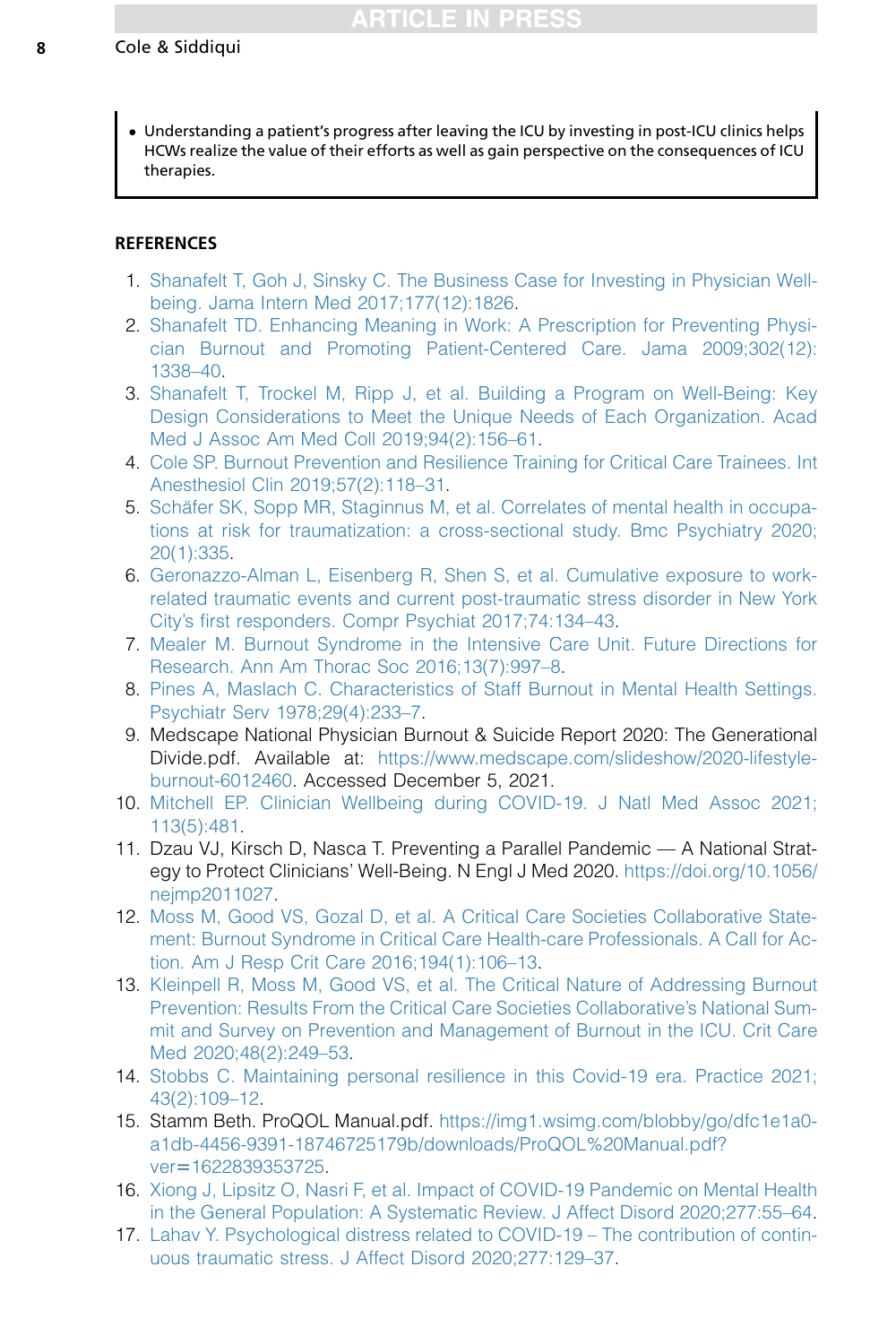- <span id="page-8-0"></span>18. [Sterling MR, Tseng E, Poon A, et al. Experiences of Home Health Care Workers in](http://refhub.elsevier.com/S1932-2275(22)00010-6/sref18) [New York City During the Coronavirus Disease 2019 Pandemic. Jama Intern Med](http://refhub.elsevier.com/S1932-2275(22)00010-6/sref18) [2020;180\(11\):1453–9.](http://refhub.elsevier.com/S1932-2275(22)00010-6/sref18)
- <span id="page-8-1"></span>19. [Lai J, Ma S, Wang Y, et al. Factors Associated With Mental Health Outcomes](http://refhub.elsevier.com/S1932-2275(22)00010-6/sref19) [Among Health Care Workers Exposed to Coronavirus Disease 2019. Jama](http://refhub.elsevier.com/S1932-2275(22)00010-6/sref19) [Netw Open 2020;3\(3\):e203976.](http://refhub.elsevier.com/S1932-2275(22)00010-6/sref19)
- <span id="page-8-2"></span>20. [Shen X, Zou X, Zhong X, et al. Psychological stress of ICU nurses in the time of](http://refhub.elsevier.com/S1932-2275(22)00010-6/sref20) [COVID-19. Crit Care 2020;24\(1\):200.](http://refhub.elsevier.com/S1932-2275(22)00010-6/sref20)
- <span id="page-8-3"></span>21. [Poncet MC, Toullic P, Papazian L, et al. Burnout Syndrome in Critical Care](http://refhub.elsevier.com/S1932-2275(22)00010-6/sref21) [Nursing Staff. Am J Resp Crit Care 2012;175\(7\):698–704](http://refhub.elsevier.com/S1932-2275(22)00010-6/sref21).
- <span id="page-8-4"></span>22. [Jameton A. What Moral Distress in Nursing History Could Suggest about the](http://refhub.elsevier.com/S1932-2275(22)00010-6/sref22) [Future of Health Care. Ama J Ethics 2017;19\(6\):617–28](http://refhub.elsevier.com/S1932-2275(22)00010-6/sref22).
- <span id="page-8-5"></span>23. [Embriaco N, Azoulay E, Barrau K, et al. High Level of Burnout in Intensivists. Am J](http://refhub.elsevier.com/S1932-2275(22)00010-6/sref23) [Resp Crit Care 2007;175\(7\):686–92.](http://refhub.elsevier.com/S1932-2275(22)00010-6/sref23)
- <span id="page-8-6"></span>24. [Piers RD, Azoulay E, Ricou B, et al. Perceptions of Appropriateness of Care](http://refhub.elsevier.com/S1932-2275(22)00010-6/sref24) [Among European and Israeli Intensive Care Unit Nurses and Physicians. Jama](http://refhub.elsevier.com/S1932-2275(22)00010-6/sref24) [2011;306\(24\):2694–703](http://refhub.elsevier.com/S1932-2275(22)00010-6/sref24).
- <span id="page-8-7"></span>25. [Fessell D, Cherniss C. COVID-19 & Beyond: Micro-practices for Burnout Preven](http://refhub.elsevier.com/S1932-2275(22)00010-6/sref25)[tion and Emotional Wellness. J Am Coll Radiol 2020;17\(6\):746–8](http://refhub.elsevier.com/S1932-2275(22)00010-6/sref25).
- <span id="page-8-8"></span>26. Organization WH, department H workforce. The Impact of COVID-19 on health and care workers: a closer look at deaths.
- <span id="page-8-9"></span>27. [Chew NWS, Lee GKH, Tan BYQ, et al. A multinational, multicentre study on the](http://refhub.elsevier.com/S1932-2275(22)00010-6/sref27) [psychological outcomes and associated physical symptoms amongst healthcare](http://refhub.elsevier.com/S1932-2275(22)00010-6/sref27) [workers during COVID-19 outbreak. Brain Behav Immun 2020;88:559–65.](http://refhub.elsevier.com/S1932-2275(22)00010-6/sref27)
- <span id="page-8-10"></span>28. [Restauri N, Sheridan AD. Burnout and Posttraumatic Stress Disorder in the Coro](http://refhub.elsevier.com/S1932-2275(22)00010-6/sref28)[navirus Disease 2019 \(COVID-19\) Pandemic: Intersection, Impact, and Interven](http://refhub.elsevier.com/S1932-2275(22)00010-6/sref28)[tions. J Am Coll Radiol 2020;17\(7\):921–6.](http://refhub.elsevier.com/S1932-2275(22)00010-6/sref28)
- <span id="page-8-11"></span>29. [Seys D, Wu AW, Gerven EV, et al. Health Care Professionals as Second Victims](http://refhub.elsevier.com/S1932-2275(22)00010-6/sref29) [after Adverse Events. Eval Health Prof 2013;36\(2\):135–62.](http://refhub.elsevier.com/S1932-2275(22)00010-6/sref29)
- <span id="page-8-12"></span>30. [Dean W, Talbot S, Dean A. Reframing Clinician Distress: Moral Injury Not Burnout.](http://refhub.elsevier.com/S1932-2275(22)00010-6/sref30) [Fed Pract Heal Care Prof Va Dod Phs 2019;36\(9\):400–2](http://refhub.elsevier.com/S1932-2275(22)00010-6/sref30).
- <span id="page-8-13"></span>31. [Rosenthal MS, Clay M. Initiatives for Responding to Medical Trainees' Moral](http://refhub.elsevier.com/S1932-2275(22)00010-6/sref31) [Distress about End-of-Life Cases. Ama J Ethics 2017;19\(6\):585–94.](http://refhub.elsevier.com/S1932-2275(22)00010-6/sref31)
- <span id="page-8-14"></span>32. [Kenny N, Kotalik J, Herx L, et al. A Catholic Perspective: Triage Principles and](http://refhub.elsevier.com/S1932-2275(22)00010-6/sref32) [Moral Distress in Pandemic Scarcity. Linacre Q 2021;88\(2\):214–23.](http://refhub.elsevier.com/S1932-2275(22)00010-6/sref32)
- <span id="page-8-16"></span><span id="page-8-15"></span>33. [Wu AW. Medical error: the second victim. The doctor who makes the mistake](http://refhub.elsevier.com/S1932-2275(22)00010-6/sref33) [needs help too. Bmj Clin Res Ed 2000;320\(7237\):726–7.](http://refhub.elsevier.com/S1932-2275(22)00010-6/sref33)
- 34. [Busch IM, Scott SD, Connors C, et al. The Role of Institution-Based Peer Support](http://refhub.elsevier.com/S1932-2275(22)00010-6/sref34) [for Health Care Workers Emotionally Affected by Workplace Violence. Jt Comm J](http://refhub.elsevier.com/S1932-2275(22)00010-6/sref34) [Qual Patient Saf 2021;47\(3\):146–56.](http://refhub.elsevier.com/S1932-2275(22)00010-6/sref34)
- <span id="page-8-18"></span><span id="page-8-17"></span>35. [Ozeke O, Ozeke V, Coskun O, et al. Second victims in health care: current per](http://refhub.elsevier.com/S1932-2275(22)00010-6/sref35)spectives</p&gt. Adv Med Educ Pract 2019;10:593-603.
- 36. [Scott SD, Hirschinger LE, Cox KR, et al. The natural history of recovery for the](http://refhub.elsevier.com/S1932-2275(22)00010-6/sref36) [healthcare provider "second victim" after adverse patient events. Qual Saf Heal](http://refhub.elsevier.com/S1932-2275(22)00010-6/sref36) [Care 2009;18\(5\):325–30.](http://refhub.elsevier.com/S1932-2275(22)00010-6/sref36)
- <span id="page-8-20"></span><span id="page-8-19"></span>37. [Gazoni FM, Amato PE, Malik ZM, et al. The Impact of Perioperative Catastrophes](http://refhub.elsevier.com/S1932-2275(22)00010-6/sref37) [on Anesthesiologists. Anesth Analg 2012;114\(3\):596–603](http://refhub.elsevier.com/S1932-2275(22)00010-6/sref37).
- 38. Giordano F, Cipolla A, Ungar M. Building resilience for healthcare professionals working in an Italian red zone during the COVID-19 outbreak: A pilot study. Stress Health 2021. <https://doi.org/10.1002/smi.3085>.